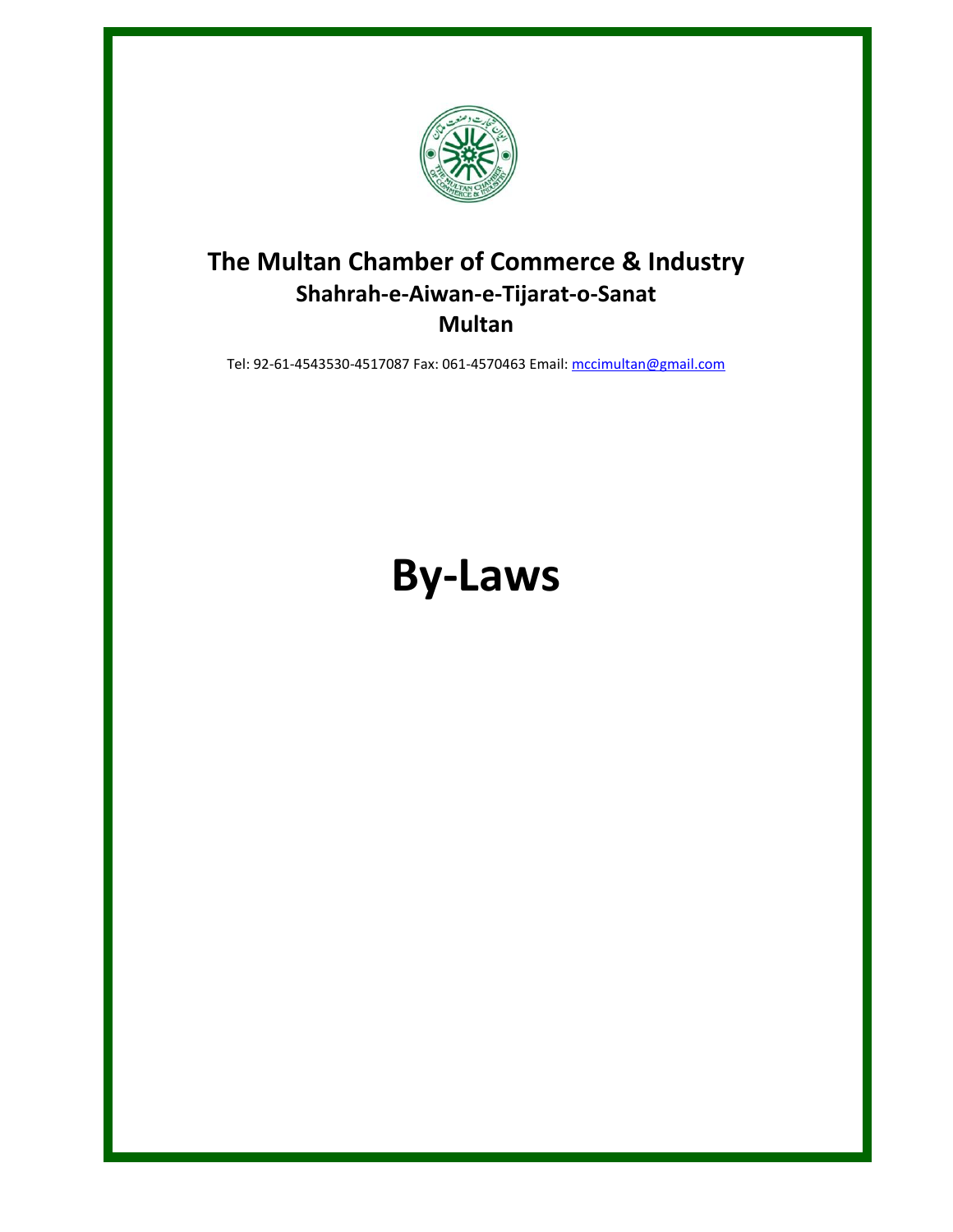### **By-Laws**

#### **1. Duration of Payment of Annual Subscription / Renewal of Membership:**

The membership shall be renewable on annual basis subject to payment of fee prescribed by the Chamber within the time from  $01<sup>st</sup>$  March to  $31<sup>st</sup>$  March every year. **(Decision made in Executive Committee Meeting held on 08-07-2009)**

#### **2. Review / Examine Record with Reference to the Business of the Chamber:**

Any member of the Multan Chamber of Commerce & Industry intends to review / examine any record of the Chamber including books of accounts and other documents or registers shall submit a written application in this respect to the Secretary General. Approval for examine / review of any record shall be granted by the Executive Committee of the Multan Chamber of Commerce & Industry.

**(Decision made in Executive Committee Meeting held on 27-05-2010)**

#### **3. Restoration of Membership and Definition of Old Members:**

Restoration of membership shall only be granted to the old members upon submission of an application in this behalf alongwith payment of all dues. Unless the subject or the context otherwise requires in the TOA, 2013 and TOR, 2013, Old Member means a member of the Multan Chamber of Commerce & Industry, who remained ever as a Voter Member in the Final Voters List of the Chamber in the past.

**(Decision made in Executive Committee Meeting held on 12-09-2011)**

#### **4. Display of Notices:**

The Multan Chamber of Commerce & Industry uploads Notice convening any General Meeting, Annual General Meeting, Extra Ordinary General Meeting, Executive Committee Meeting or Notice of Election Program and Renewal of Membership at Website of the Chamber. The non-receipt of any above said Notice of the Chamber by any member shall not invalidate the proceeding of any such meeting, program or activity of the Chamber.

**(Decision made in Executive Committee Meeting held on 03-11-2012)**

#### **5. Uploading Members Data / Information at Website:**

Keeping in view the security of members of the Chamber, the Chamber shall display at the Website of the Chamber the lists of Members Executive Committee and Members General Body alongwith their names and contact numbers only. The Chamber shall not provide the detailed personal information of any of the member at Website or to another person or member of the Chamber. However, detailed information can be obtained from the Chamber through specific request. The detailed information shall be provided after approval from the Executive Committee of the Chamber.

**(Decision made in Executive Committee Meeting held on 14-05-2016)**

#### **6. Raising of Funds:**

The Executive Committee of the Multan Chamber of Commerce & Industry can impose any fee upon the members of the Chamber to pay from time to time for the purposes of generating funds for any specific or general objects or for any cause.

**(Decision made in Executive Committee Meeting held on 14-05-2016)**